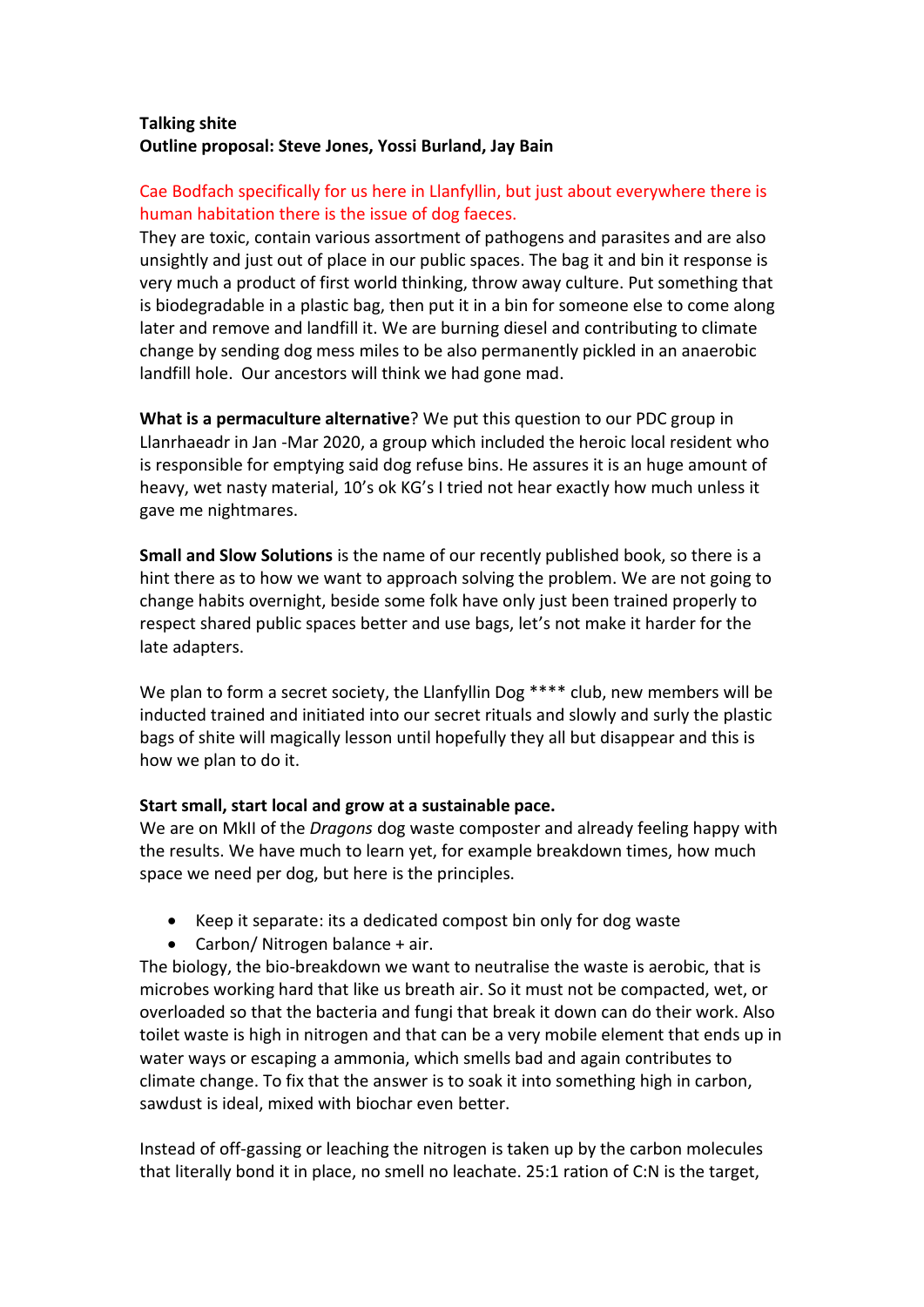the reality is cover every dog stool with a dusting of sawdust, no more else you over fill the bin, and not enough and there is danger it might start be smelly. These adjustments are very easy to make on a small scale. The permaculture rule is 'observe and interact', mindful experimentation.

- Step2 of the plan is when we are happy with the design will construct a slightly bigger version, our is made from a standard black bin. Behind the institute in the community garden, out of sight. Slowly we might give permission to hand full of trained people to start using it. Scoop with trowel drop it in the in, pinch of sawdust and job done.
- I am imagine a peer peer induction. Dog walkers tend to be regulars, so they are familiar with each other. People can one by one indict, ie train new people to join the club. They will need to fully understand to never use plastic to know what to do when a bin is nearing full. That is about it. Instead of a plastic bag it's a scoop, a special trwol you pick it up and drop in the dog compost bin and sprinkle and little sawdust over it

## **How does it work?**

Mk2 is a standard black bin with 2 inch holes drilled all over is lower 2/3, it is buried in the ground (well drained) right up to the lip. The purpose of this is that the compost inside is in contact with the soil and aerated so the microbes can their work and break down, neutralise and start of utilise the nutrients in the dog waste.



Dog composter Mk2 is a standard bin, drilled with 2 inch holes on its lower 2/3 and sunk into well drained ground. The wine bottle is a fly trap.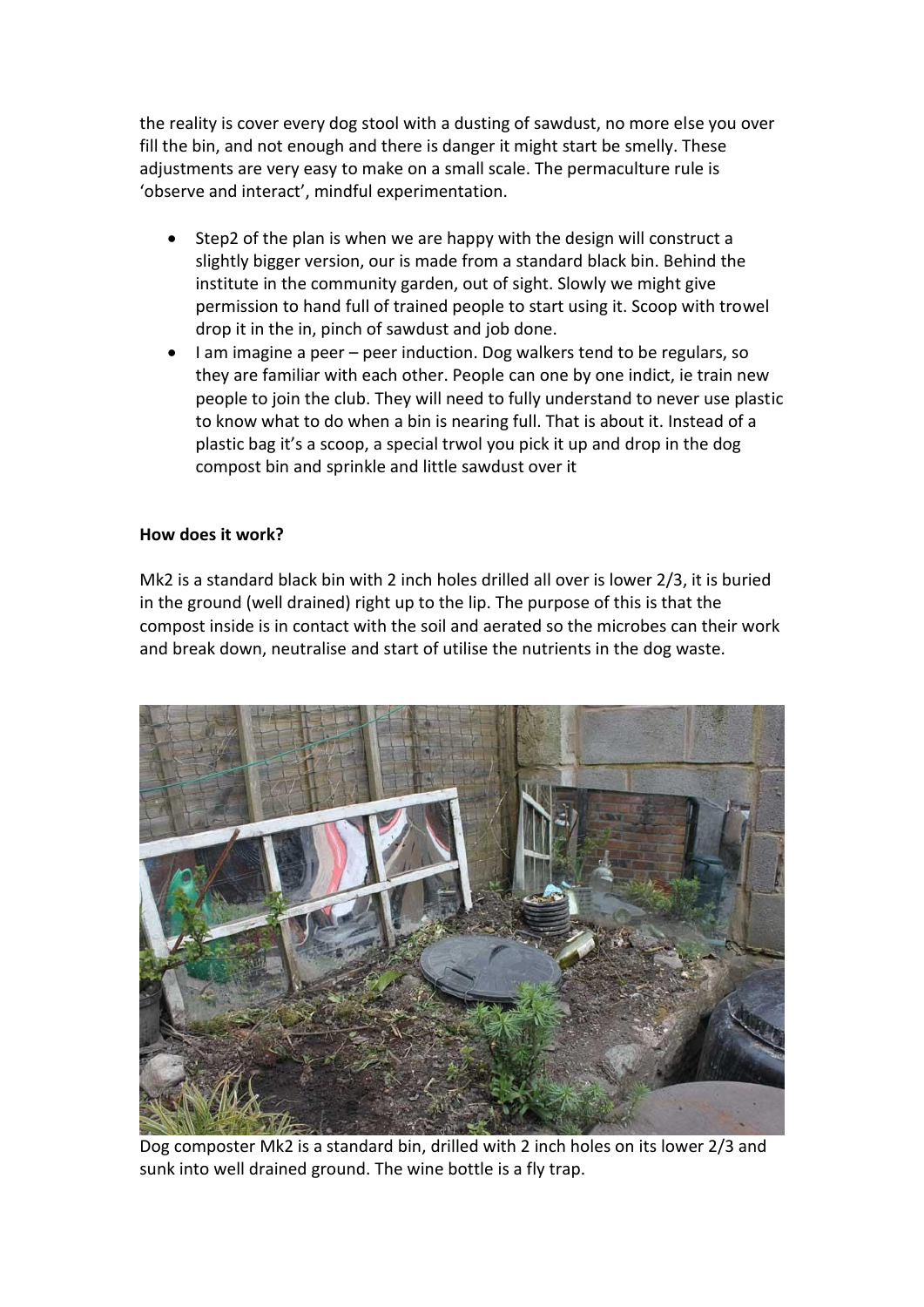

Inside the waste, covered by sawdust is largely in contact with the soil, but in an aerobic environment. There is no aroma, the nitrogen chemically bonds with the carbon. We have used shavings but saw dust would be better, smaller particles mean a larger surface area and more edhe.

There is no route in or out for flies as the lid closes quite tightly but is not airtight.

We are observing the rate of decomposition and wondering what size digester we need per dog and ultimately how much could we process practically.

The Cae Bodfach field floods and is very close to the water table and river so that would be a major consideration for what we might eventually put in the field when we are happy with the design.

Consequently I would propose locating it above ground, in a dedicated raised bed. It might 4 or 5 composting units which can be used in rotation. On emptied when had a long time to rest and break down.

We have observed the field in full flood and if located in the centre of the orchard are it is about the flood line, nutrients leaching out will be absorbed by the trees themselves so there is a wonderful connection from the dogs to the trees. I suggest a willow basket, filled with sharp sand and soil, so it is free draining and also a great growing environment for a plant like comfrey which can be harvested as a compost plant.